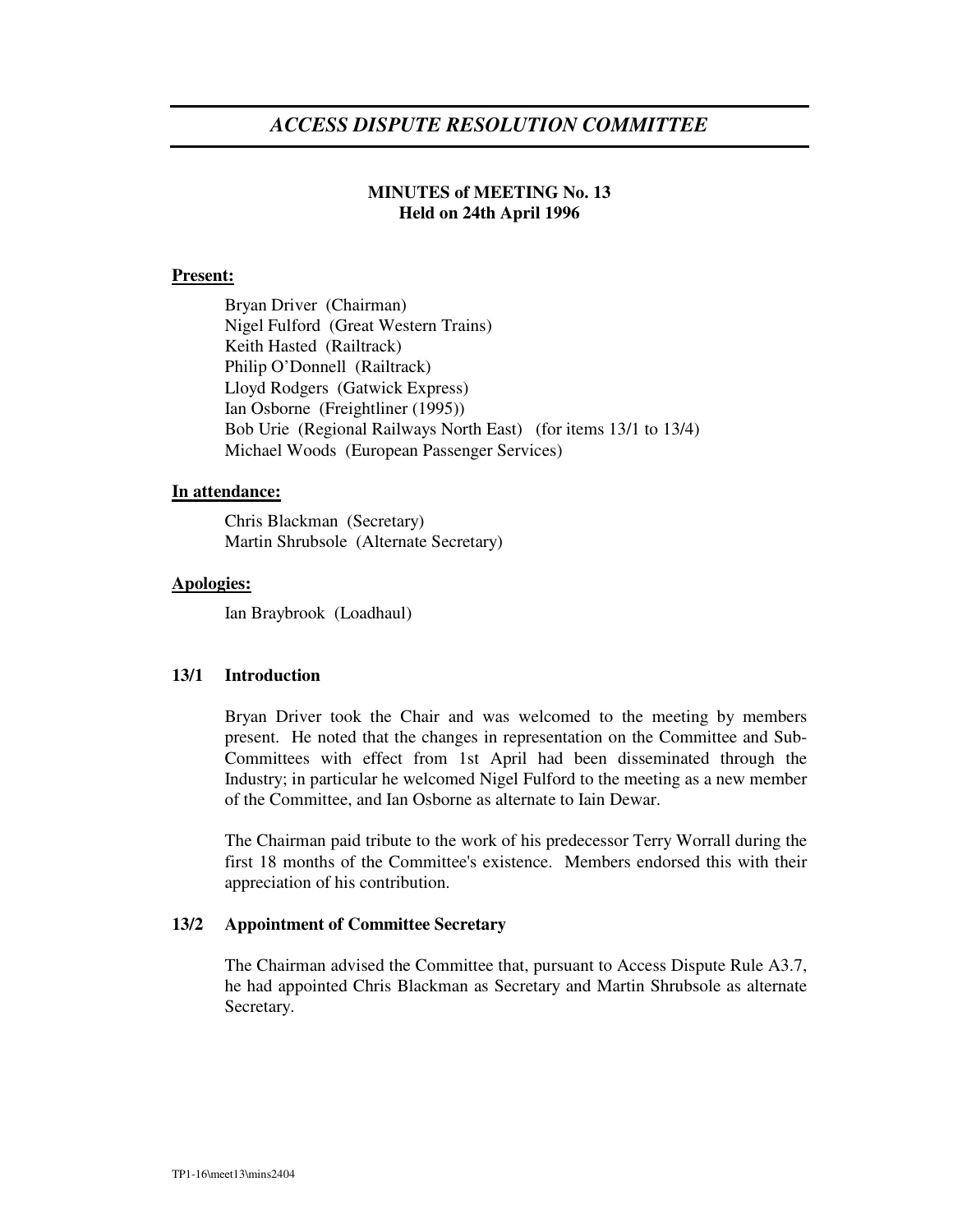## **13/3 Declaration of Interest**

The Secretary reported that he had received, pursuant to Access Dispute Rule A3.2, a formal declaration from the Chairman of his connections with the Railway industry. This will be held on file and is available for inspection.

The Committee formally inspected the declaration and agreed that the current connection was not relevant insofar as there is no conflict of interest.

#### **13/4 Minutes of Meeting No. 12**

Members approved, subject to one minor modification in each case, the minutes of the meeting held on 21st/24th February 1996 and the Record of the hearing of reference AD4. The Chairman signed a copy of each document incorporating the respective modifications as being a true record for retention on file.

#### **13/5 Matters arising**

#### **12/4 Committee Budget: Bank Account**

The Committee noted that many Industry Parties had paid the levy due from them, but a number were outstanding. The Secretary advised that some parties had asked whether they would receive a formal invoice. The Committee agreed that, whilst it might not be strictly necessary, a formal invoice would facilitate the processes and would explicitly state that no VAT was payable on the levy charged. Action: Secretary

#### **13/6 Committee/Sub-Committee Jurisdiction**

The Committee recalled discussion at previous meetings [Mins 11/8.2 and 12.2] and accepted the Regulator's advice that the Access Conditions do not permit the Committee to hear a dispute which is referred under Conditions D5, F5, G6, or H11.9(a) to a sub-Committee, nor does the Committee have the right to give leave of appeal to the Regulator.

The Committee agreed that, in the case of a hybrid reference, it had the power in accordance with Rule A4.7. to determine which Committee or sub-Committee should hear it and, if relevant and appropriate, whether discrete elements should be heard by different (sub)-Committees. It would take care to ensure that any rights of appeal in accordance with Conditions D5, F5, G6, or H11.9(a) are not denied.

Lloyd Rodgers pointed out that, to ensure ease of apportionment into discrete elements, parties should identify clearly the clause or clauses under which they are making a reference. However, if there is a real hybrid case, he questioned whether and how any decision by the Committee on jurisdiction of the case might be challenged. Rule A4.7 imples that the Committee's decision is absolute.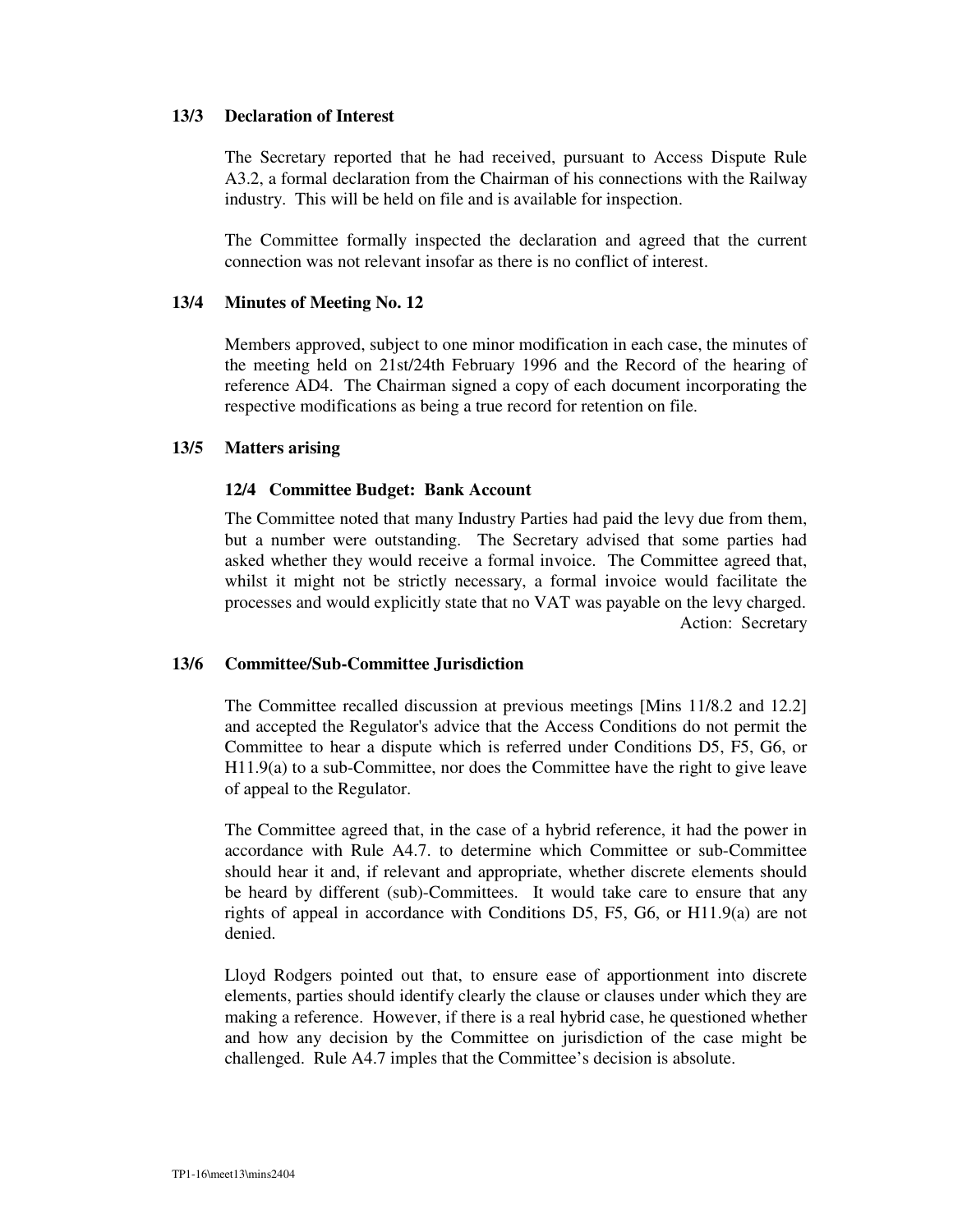Michael Woods remarked that the Committee should not hesitate to exercise its right to decide on the place of jurisdiction, particularly if parties attempt to input a reference at too high a level.

The Committee agreed that it would document these processes as part of its [internal] procedures [, and thereafter make a decision on whether to publish more widely].

Action: Secretary

## **13/7 Committee Decision-making Process**

The alternate Secretary explained the background to the paper which had been prepared in response to an instruction from the Committee at the previous meeting.

The first key issue is the route by which the Committee arrives at a Determination. The conclusion is that there is no difference in stature between a unanimous decision of the Committee and one in which, in the absence of unanimity, the Chairman makes a ruling. However the recent ruling in the case of Determination AD4 has highlighted issues relating to the onward routes to the process of arbitration.

Rule C1 appears to differentiate the time limits (in which to make an appeal) on the basis of the route to a Committee Determination. Secondly, there is lack of clarity in the inter-action between a Determination by the Committee and subsequent routes open to parties dissatisfied with the decision, particularly if there are several distinct issues on which the Committee has to decide.

Committee members in discussion noted that the Rules stipulate that whether the Determination is made unanimously by the Committee or whether it is a Chairman's ruling it is regarded as a Committee decision; nevertheless Clause C1 implies that there is a distinction and the parties concerned need to be advised on the precise nature of the Committee's Determination.

Furthermore it is not clear from C1 whether, in the event of a unanimous decision of Committee members, there is any route to arbitration at all, and, if so, whether there are time limits for referring to arbitration; indeed the prospect of an absence of time limits was viewed with great concern.

The Committee however did not wish to close off subsequent steps from a Determination, and recognised that it did not have that right, but it wished to be sure that the Rules were practical, fair, and unambiguous.

It noted that the bilateral Access Agreement should specify the options for resolving disputes, but as the Access Conditions take precedence it is necessary to be sure that the latter do not pre-empt without good reason, options in the former.

The Committee considered that there were a number of aspects relating to the circumstances, timescales and availability of routes to arbitration which needed